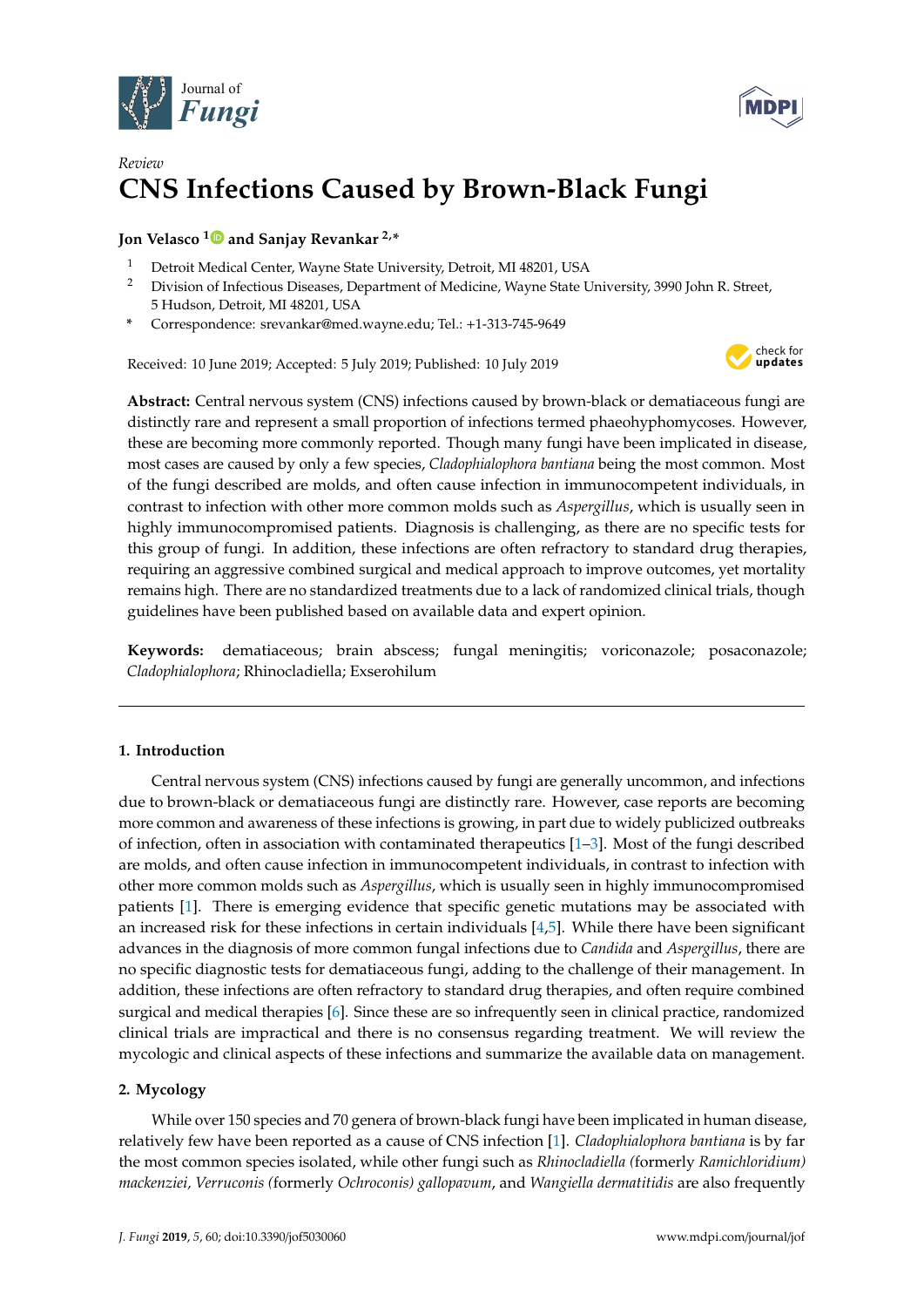seen in this clinical setting [\[1\]](#page-6-0). A list of common species is presented in Table [1.](#page-1-0) A more recent mold that has been reported is *Fonsecaea monophora* [\[7](#page-6-5)[,8\]](#page-6-6). The distinguishing characteristic common to all brown-black fungi is the presence of high amounts of melanin in their cell walls, which imparts the dark color to their conidia or spores and hyphae [\[9\]](#page-6-7). The colonies are typically brown to black in color as well. Dematiaceous fungi are generally found in soil or associated with plants and are distributed throughout the world. Environmental surveys of outdoor air for fungal spores often isolate these molds [\[10\]](#page-6-8). Occasionally, species appear to be geographically restricted, such as *R. mackenziei*, which has primarily been seen in patients from the Middle East [\[11\]](#page-6-9). Exposure is generally thought to be from inhalation or minor trauma, which may not even be noticed by the patient. Since these fungi are ubiquitous in the environment, individuals are constantly exposed to them, though they rarely cause disease.

<span id="page-1-0"></span>

|  |  |  | Table 1. Fungal species causing CNS disease. |  |  |
|--|--|--|----------------------------------------------|--|--|
|--|--|--|----------------------------------------------|--|--|

| <b>Fungal Species</b>     |  |  |  |  |
|---------------------------|--|--|--|--|
| Cladophialophora bantiana |  |  |  |  |
| Rhinocladiella mackenziei |  |  |  |  |
| Lomentospora prolificans  |  |  |  |  |
| Verruconis gallopavum     |  |  |  |  |
| Chaetomium strumarium     |  |  |  |  |
| Exophiala dermatitidis    |  |  |  |  |
| Fonsecaea monophora       |  |  |  |  |
| Bipolaris spicifera       |  |  |  |  |
| Curvularia lunata         |  |  |  |  |

Guidelines are available regarding the handling of potentially infectious fungi in the laboratory setting [\[12\]](#page-6-10). Cultures of certain well-known pathogenic fungi, such as *Coccidioides immitis* and *Histoplasma capsulatum,* are suggested to be worked with in a Biosafety Level 3 facility, which requires a separate negative pressure room [\[12\]](#page-6-10). Recently certain agents of phaeohyphomycosis, in particular *Cladophialophora bantiana,* have been included in the list of fungi that should be kept under Biosafety Level 3 containment, even extending to special infection control measures for hospitalized patients [\[13,](#page-6-11)[14\]](#page-6-12). This is based on their potential for causing life-threatening infection in normal individuals, though no laboratory or nosocomial transmission has been documented to date.

#### **3. Pathogenesis**

Brown-black fungi frequently cause CNS disease in immunocompetent individuals, and the pathogenic mechanisms involved in this type of infection remain largely unknown and have not been well studied. Numerous in vitro and animal studies have shown that cell wall-associated melanin, found in all dematiaceous fungi, is likely a major virulence factor [\[15,](#page-6-13)[16\]](#page-6-14). It is able to scavenge free radicals and hypochlorite that are produced by phagocytic cells in their oxidative burst that typically kills most organisms [\[15\]](#page-6-13). In addition, melanin appears to bind to hydrolytic enzymes, preventing their action on the plasma membrane [\[16\]](#page-6-14). These functions may help explain the pathogenic potential of some dematiaceous fungi, particularly in normal hosts. Melanin has also been found in non-pigmented fungi such as *Histoplasma capsulatum* and *Cryptococcus neoformans,* and shown to increase resistance to the activity of amphotericin B and caspofungin, possibly by binding these drugs [\[17\]](#page-6-15). A recent genomic analysis of *C. bantiana* revealed genes that may be involved in tolerating thermal stress, which may enhance its ability to cause systemic infection [\[18\]](#page-6-16).

Recent studies have elucidated an intriguing association with certain genetic markers and an increased risk of fungal infection [\[5\]](#page-6-3). Mutations in the caspase activation and recruitment domain (CARD) protein, specifically CARD9, that cause a functional CARD9 deficiency have been hypothesized to impair the killing of fungi by mononuclear and/or microglial cells at the blood-brain barrier due to impaired production of certain inflammatory markers [\[19\]](#page-6-17). CARD9 was discovered in 2000 and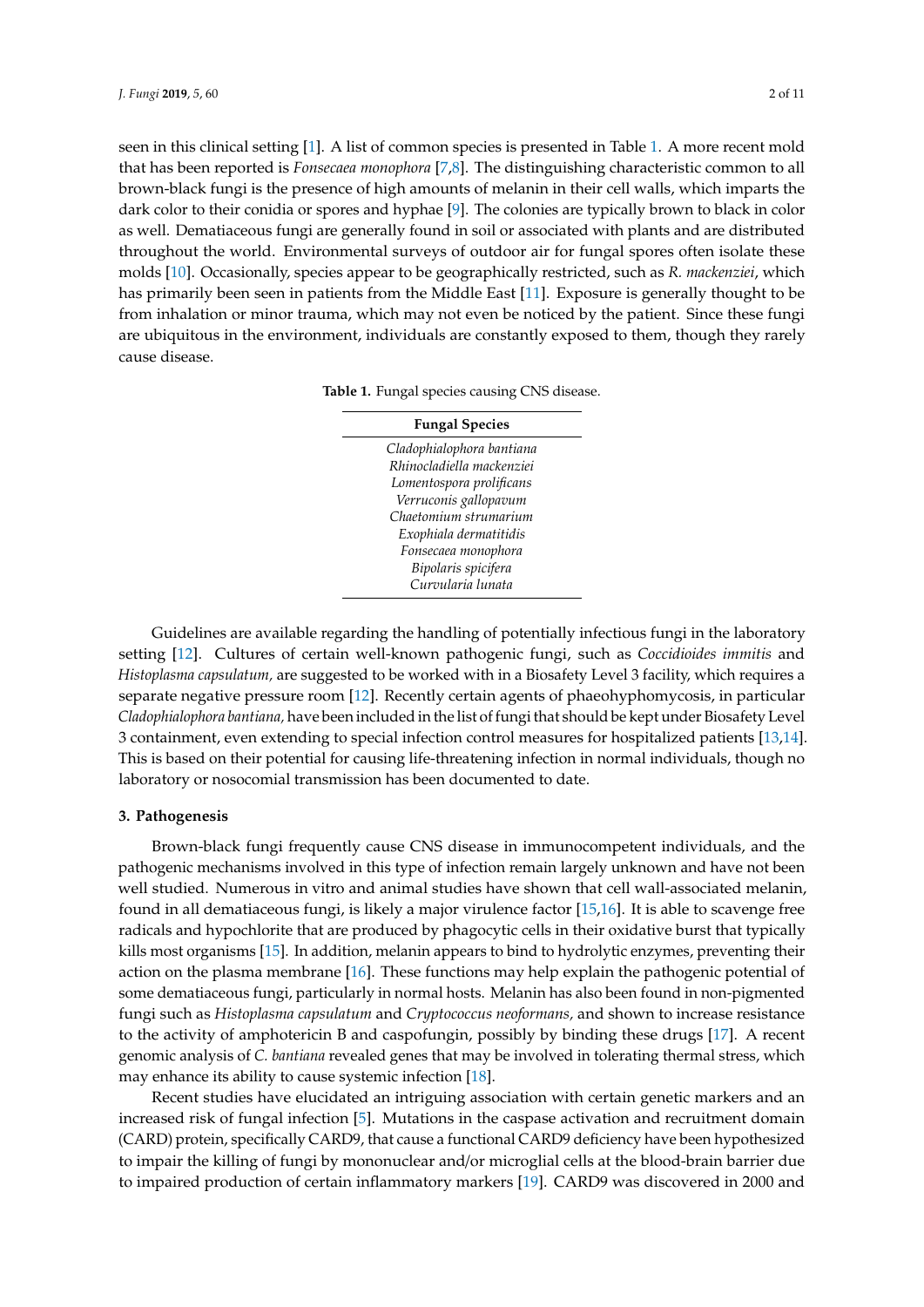the first case of deficiency was documented in 2009 [\[20\]](#page-6-18). It is only seen with autosomal recessive inheritance, with about 50 cases reported to date [\[20\]](#page-6-18). Murine models of CARD9 knockout mice have demonstrated that cytokine response is impaired in association with more severe disease due to *Exophiala* and *Phialophora* species [\[21](#page-7-0)[,22\]](#page-7-1). A number of reports have documented patients with CARD9 deficiency that have disseminated infection due to various dematiaceous fungi, including *Exophiala*, *Corynespora*, and *Phialophora* [\[5](#page-6-3)[,19,](#page-6-17)[21,](#page-7-0)[23\]](#page-7-2). An interesting observation regarding this association is that only single fungal, ascomycete species have caused infection in these patients, and no pulmonary infections have been observed, despite likely exposure to airborne molds [\[5](#page-6-3)[,20\]](#page-6-18). Further research is needed to improve our understanding of this association.

#### **4. Diagnosis**

The diagnosis of CNS infections due to brown-black fungi requires a high degree of clinical suspicion, as these are rarely seen in practice. Careful assessment of signs and symptoms should lead to further imaging and/or acquisition of appropriate tissue samples for diagnostic testing. In the case of brain abscess, patients are initially often assumed to have a malignancy based on imaging, and only after pathologic examination reveals hyphae does the consideration of fungal infection arise. Radiologically, specific findings on magnetic resonance imaging (MRI) may suggest these unusual infections, with restricted diffusion and a 'double ring sign' observed in certain cases [\[24,](#page-7-3)[25\]](#page-7-4). From tissue samples, a simple potassium hydroxide preparation from the lesion may show pigmented hyphae. In pathologic specimens, they are best observed with the Fontana-Masson stain, which is specific for melanin [\[9\]](#page-6-7). This is useful in differentiating these fungi from other more common molds, such as *Aspergillus*. In addition, hyphae typically appear more fragmented in tissue than seen with *Aspergillus*, with irregular septate hyphae and yeast-like forms [\[1\]](#page-6-0). However, it may still be difficult to differentiate this pathologically from infection due to other molds.

Unlike for more common fungi that cause human disease, there are no specific serologic, antigen or polymerase chain reaction (PCR) tests readily available to detect dematiaceous fungi in blood or tissue, which is primarily due to the incredible diversity of these pathogens. However, antigen tests that have been primarily useful for *Aspergillus* and *Candida*, such as serum or bronchoalveolar lavage galactomannan and serum β-D-glucan (BDG), occasionally may be positive in infections with dematiaceous fungi, but this is not consistent [\[26](#page-7-5)[–28\]](#page-7-6). Unfortunately, no commercially available diagnostic tests are available to identify these fungi to the species level.

Studies have begun to examine the potential of identifying species within this diverse group of fungi using PCR of highly conserved regions of ribosomal DNA [\[1\]](#page-6-0). Different components of fungal rRNA, namely, the internal transcribed spacer (ITS) region, have been used to provide reliable species identification and differentiation between strains, though this is labor intensive and time consuming [\[29,](#page-7-7)[30\]](#page-7-8). Molecular identification has become more useful with studies identifying clinical isolates of dematiaceous fungi to the genus or species level by sequencing a combination of the ITS region and the D1/D2 variable region of 28S rDNA [\[31,](#page-7-9)[32\]](#page-7-10). More rapid methods are being developed such as amplified restriction length polymorphism analysis and rolling circle amplification of ITS sequences that may have greater clinical utility [\[33,](#page-7-11)[34\]](#page-7-12).

Matrix Assisted Laser Desorption Ionization Time of Flight (MALDI-ToF) mass spectrometry is a useful method for microbial identification [\[35\]](#page-7-13). It is broadly effective across different groups of organisms grown in different conditions. It is also rapid, providing results within a few minutes, though samples from an actively growing culture are needed. Sensitivity is good, needing only  $10^4$ organisms for detection [\[35\]](#page-7-13). However, difficulties in identifying molds arise due to differences in spores vs. hyphae and the inherent biological complexity of fungal organisms. Clinically important fungi have been included in most databases, though uncommon molds are generally not reliably identified [\[28](#page-7-6)[,36](#page-7-14)[,37\]](#page-7-15). Further database refinement is needed in order to be clinically useful, though this is time consuming and laborious. MALDI-ToF for dematiaceous fungal identification is still a work in progress [\[28,](#page-7-6)[37\]](#page-7-15).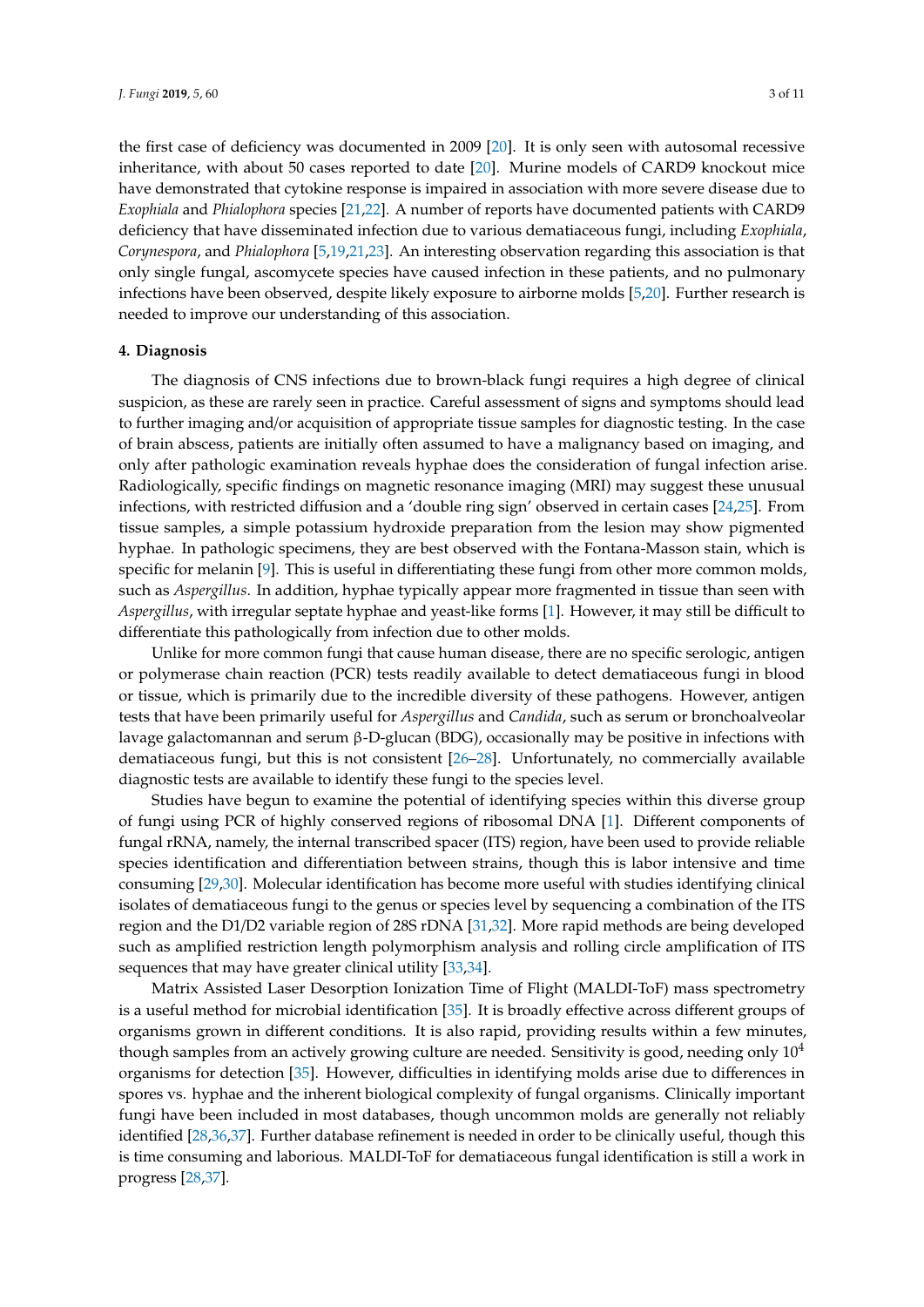Currently, the diagnosis of these infections initially relies on pathologic examination of clinical specimens and careful gross and microscopic examination of cultures, occasionally requiring the expertise of a mycology reference lab for unusual or newly described pathogens. Despite the various testing methodologies available in the modern clinical laboratory, culture remains the mainstay of diagnosis.

## **5. Clinical Presentation and Management**

Central nervous system infection caused by brown-black fungi most frequently presents as primary brain abscess in immunocompetent individuals, and is one of the most unusual manifestations of phaeohyphomycosis. A review of 101 cases of CNS infection due to dematiaceous fungi found 87 cases of brain abscess, and 9 cases of meningitis [\[38\]](#page-7-16). Interestingly, the majority of cases occurred in patients with no risk factor or immunodeficiency. The predilection of these fungi to cause CNS disease in immunocompetent individuals is remarkable and unique among fungi. Typical symptoms included headache, neurologic deficits, and seizures, though fever was uncommon. Clinical management in this case series varied, though combination antifungal therapy appeared to be more effective than monotherapy and complete excision of brain lesions more effective than simple aspiration. Subsequent case studies have had similar findings, though specific antifungal regimens that optimize clinical outcomes remain elusive [\[39,](#page-7-17)[40\]](#page-8-0). Other cases with myelitis have been reported, usually due to *C. bantiana* [\[41](#page-8-1)[,42\]](#page-8-2). Mortality rates are high, regardless of underlying immune status or clinical approach.

## *5.1. Brain Abscess*

This is the most common manifestation of CNS infection, and many patients have no apparent immunodeficiency [\[43](#page-8-3)[–46\]](#page-8-4). However, among immunocompromised patients there are varying degrees of immune suppression, including chemotherapy, steroids, and organ and stem cell transplantation [\[6,](#page-6-4)[47](#page-8-5)[–49\]](#page-8-6). Rarely, altered mental status such as lethargy or personality changes have been observed [\[43](#page-8-3)[,46\]](#page-8-4). Most patients have a subacute presentation, though some noted symptoms for only a few days and others with neurologic findings for months before being diagnosed [\[43,](#page-8-3)[46\]](#page-8-4). There is usually a single lesion seen on brain imaging, though multiple abscesses can occur, with resulting poor prognosis due to inability to completely resect all lesions [\[47](#page-8-5)[,49\]](#page-8-6). Other potential risk factors have also been noted in the literature, including head trauma, concurrent sinusitis, and even smoking marijuana [\[50](#page-8-7)[–52\]](#page-8-8). Cerebrospinal fluid analysis, when safe and indicated, may be normal [\[53\]](#page-8-9).

Mold-active triazoles are the mainstay of therapy due to generally broad activity against dematiaceous fungi [\[54](#page-8-10)[,55\]](#page-8-11). Voriconazole has become the most commonly used agent, due to its broad spectrum of activity against dematiaceous fungi and good CSF penetration [\[6,](#page-6-4)[27\]](#page-7-18). Posaconazole is a useful alternative, with excellent in vitro activity, tolerability and increasing clinical experience in these infections [\[56,](#page-8-12)[57\]](#page-8-13). Notably, it has also been used successfully in cases of *Rhinocladiella* brain abscess, which is almost uniformly fatal [\[58](#page-8-14)[,59\]](#page-8-15). Isavuconazole, a more recent arrival, is also well tolerated with good in vitro activity, though minimal clinical experience to date [\[6\]](#page-6-4). Itraconazole has had extensive clinical experience, though relatively poor tolerability and an FDA black box label has relegated it to salvage therapy except in resource poor regions [\[6\]](#page-6-4). Amphotericin B does not have consistent activity against these fungi, though use of lipid formulations of amphotericin B may allow for better efficacy by allowing use of much higher doses than possible with standard amphotericin B and likely improved CNS penetration. *C. bantiana* has a unique susceptibility to flucytosine, which has shown efficacy in combination with other agents in animal models and case series [\[38,](#page-7-16)[60\]](#page-9-0). However, monotherapy with any of these agents is generally ineffective, leading many clinicians to use combination antifungal therapy, which is complicated since there are no standardized regimens. Murine models involving *C. bantiana* and *Exophiala* suggest that posaconazole may have the best activity as a single agent, and combinations using posaconazole have also been found to be more effective [\[61–](#page-9-1)[64\]](#page-9-2). In one study, the combination of posaconazole, micafungin and flucytosine was most effective in a murine model of *C. bantiana* brain infection [\[61\]](#page-9-1). While compelling, animal models are limited in predicting which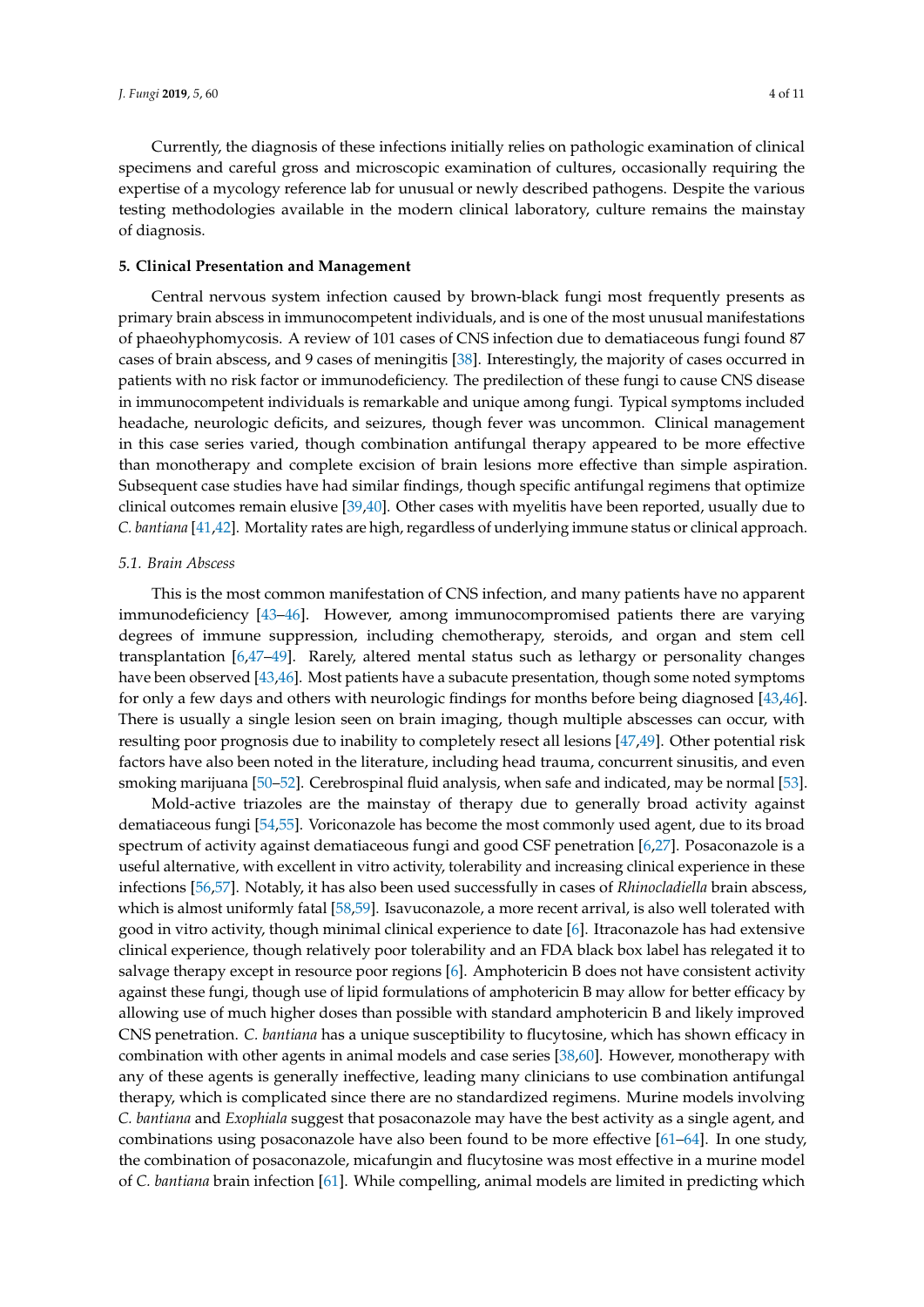therapies are actually associated with clinical response. A retrospective analysis of cases indicated that the combination of amphotericin B, flucytosine, and itraconazole was associated with improved survival, though this was based on a small number of patients [\[38\]](#page-7-16). Guidelines from the European Society of Clinical Microbiology and Infectious Diseases suggest voriconazole, flucytosine and an echinocandin, with or without amphotericin B, based on animal models and case reports [\[65\]](#page-9-3). In addition, multiple retrospective studies indicate that complete excision of brain abscesses appears to improve outcomes [\[38](#page-7-16)[–40\]](#page-8-0). There are reports of complete excision alone leading to apparent cure [\[66\]](#page-9-4). Despite these measures, overall mortality is often over 70% [\[38\]](#page-7-16). In light of this, some patients, especially those receiving immunosuppressive drugs, are placed on indefinite maintenance therapy with voriconazole or posaconazole once the infection has been successfully treated [\[57\]](#page-8-13). Given the difficulties in treating these patients, alternative management strategies have been attempted, similar to treatment of coccidioidal meningitis with intrathecal amphotericin B [\[67\]](#page-9-5). Since intravenous amphotericin B is often not effective, administration directly into the spinal fluid by the intrathecal route or even intracavitary instillation has been used in certain cases [\[44,](#page-8-16)[45,](#page-8-17)[68\]](#page-9-6). Clinical response was achieved in some of these cases, though other systemic therapy was also given, including voriconazole. Much work remains to be done to improve the management of these refractory infections.

## *5.2. Fungal Meningitis Outbreak*

Meningitis is a very uncommon manifestation of infection of dematiaceous fungi. It may occur as an isolated clinical presentation or in association with brain abscess or encephalitis. There are few cases of naturally occurring infection, and outcomes reported are generally poor [\[38\]](#page-7-16). However, in 2012, a large outbreak of fungal meningitis occurred in the U.S. due to the mold *Exserohilum rostratum* [\[2\]](#page-6-19). It is a rare cause of phaeohyphomycosis, and prior to the outbreak, had never been associated with CNS disease [\[69\]](#page-9-7). It characteristically produces large conidia with a distinct, protruding hilum and darkly pigmented septum at both ends [\[70\]](#page-9-8). Skin, corneal, or sinus disease is common. Infections are usually seen in regions with tropical climates, such as India, Israel, and the southern U.S. [\[69\]](#page-9-7). Most patients with invasive and skin infections are immunocompromised, whereas keratitis and allergic fungal sinusitis are associated with local trauma and atopy, respectively [\[69\]](#page-9-7). *E. rostratum* was the predominant pathogen in the 2012–2013 multistate fungal meningitis outbreak associated with contaminated injectable methylprednisolone acetate products traced to the New England Compounding Center in Massachusetts [\[71\]](#page-9-9). During this outbreak, almost 14,000 patients were potentially exposed, with 89% occurring through epidural, spinal, or paraspinal injections and 12% through peripheral joint or other injections [\[71\]](#page-9-9). There were 753 reported cases of infection and 64 deaths (8%) [\[71\]](#page-9-9). Laboratory evidence of *E. rostratum* was present in specimens from 153 patients (20%) [\[2\]](#page-6-19).

In a large series, clinical data were available for 728 of the patients, revealing that 43% had spinal or paraspinal infections only (epidural abscess, vertebral osteomyelitis, diskitis, arachnoiditis, and cauda equina syndrome), 31% had meningitis only, 20% had meningitis and concurrent spinal or paraspinal infections, 4% had septic arthritis after a peripheral-joint injection, 1% met the case definition for stroke due to presumed meningitis, and less than 1% had spinal or paraspinal infections and concurrent peripheral-joint infections [\[2\]](#page-6-19). The Centers for Disease Control (CDC, Atlanta, GA, USA) received reports of stroke in 40 case patients (5%), the majority of which were ischemic and involved the posterior circulation [\[2\]](#page-6-19). The median age of these patients was 64 years (range, 15 to 97), 59% of which were women. Only 8% of patients had underlying immunosuppression. Symptoms varied depending on the site of infection. Headache (88%) and neck stiffness (49%) were the most common symptoms with fever present in only 31% among patients with meningitis. In patients with spinal or paraspinal infections, back pain (63%) and headache (36%) were the most commonly reported symptoms. Joint pain was reported in 84% of patients with peripheral joint infections. The incubation period varied for each syndrome; the shortest incubation period was among patients with stroke without documented meningitis (i.e., in whom a lumbar puncture was not performed) with a median of 24 days (range, 3 to 157) and longest among patients with peripheral joint infections with a median of 65 days (range, 22 to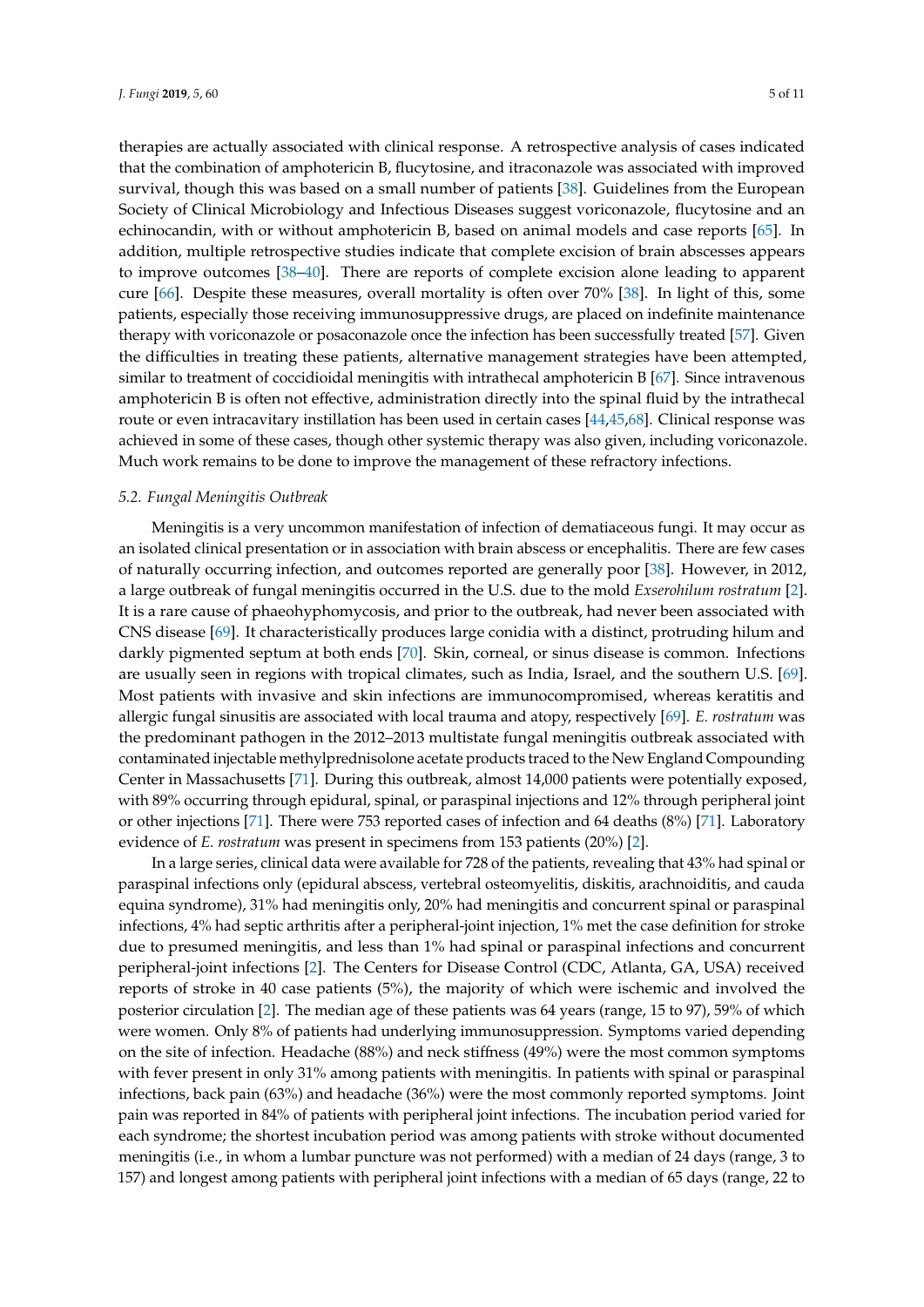190). In patients who developed meningitis, the median leukocyte count in the initial cerebrospinal fluid sample was 83 cells per cubic millimeter (range, 6 to 15,400), the median glucose concentration was 53 mg/dL (range, 0.2 to 13.8), and the median protein level was 84 mg/dL (range, 13 to 2830) [\[2](#page-6-19)[,71\]](#page-9-9).

There were no established diagnostic standards at the beginning of the outbreak. Fluid and tissue cultures as well as histopathology were utilized to confirm the diagnosis. When the outbreak was recognized, PCR to detect fungal DNA using broad range primers was performed on samples from case-patients sent to the CDC. *E. rostratum* was identified as the predominant etiologic agent from the patient samples which led to the development of the *Exserohilum*-specific PCR primers, allowing the detection of an additional 22% of positive samples which were negative with the broad-range PCR [\[72\]](#page-9-10). The overall sensitivity of the fungal PCR was 29% compared to 14% sensitivity of culture. However, using both methods, the sensitivity improved to 33%. The PCR specificity was 100% [\[72\]](#page-9-10). Since many exposed patients had no new symptoms, screening MRI of the spine was performed on 172 of exposed patients who had not presented for medical care related to adverse effects after spinal or paraspinal injections [\[73\]](#page-9-11). MRI was abnormal in 36 (21%), showing epidural or paraspinal abscess or phlegmon, arachnoiditis, spinal osteomyelitis or diskitis, or moderate to severe epidural, paraspinal, or intradural enhancement which led to subsequent treatment [\[73\]](#page-9-11).

There were few clinical data which existed to guide specific recommendations in the treatment of *E. rostratum* infections prior to the outbreak, and no experience treating meningitis. Intravenous amphotericin B and intravenous voriconazole (either alone or in combination) have been demonstrated to successfully treat invasive *E. rostratum* infections [\[69\]](#page-9-7). CDC treatment guidelines initially recommended high-dose dual therapy with voriconazole (6 mg/kg every 12 h) and liposomal amphotericin B (5–6 mg/kg daily) [\[74\]](#page-9-12). The recommendations were later updated to voriconazole monotherapy for patients without serious illness. A minimum of 6 months of therapy was recommended for patients with severe disease and 3 to 6 months for less severe infections, though some patients required much longer courses of therapy [\[74](#page-9-12)[,75\]](#page-9-13). Cerebrospinal fluid BDG testing (Fungitell, Associates of Cape Cod Inc., East Falmouth, MA, USA) was found to be useful in monitoring treatment response with antifungals [\[76,](#page-9-14)[77\]](#page-9-15). BDG concentrations in CSF < 138 pg/mL were considered "low" (baseline), BDG concentrations between 138 and 230 pg/mL were considered "indeterminate," and had a sensitivity of 100% (95% CI, 95%–100%) and a specificity of 98% (95% CI, 83%–99%), and a BDG level >230 was considered "high" with a sensitivity of 99% (95% CI, 92%–100%) and the same specificity of 98% (95% CI, 81%–99%) [\[77\]](#page-9-15). It was hypothesized that the methylprednisolone itself may have contributed to the virulence of the infection, though in vitro studies did not confirm this [\[78,](#page-10-0)[79\]](#page-10-1). Despite the magnitude of potentially exposed patients, less than 10% developed disease and fewer than 10% died even in the setting of direct inoculation into the CNS, although individual centers had higher infection rates [\[74](#page-9-12)[,75\]](#page-9-13). A number of patients developed significant adverse effects that were likely related to prolonged use of high dose voriconazole, requiring adjustments to therapy [\[74](#page-9-12)[,75\]](#page-9-13).

#### **6. Summary**

Brown-black fungi are commonly encountered in the environment, though rarely cause disease in humans. They can be associated with a variety of infectious syndromes, and CNS disease is among the least common manifestation, though it has a unique predilection to occur in immunocompetent individuals. Brain abscess is the most frequent clinical manifestation, usually with a subacute onset. Biopsy for culture and histopathology is the most reliable means of diagnosis, though molecular methods are becoming more useful. Therapy is evolving, based on animal models, clinical experience and expert opinion. A typical approach is to attempt complete resection when feasible, followed by a combination of antifungal agents, depending on the fungal species involved. Duration of therapy is usually prolonged, with some clinicians pursuing indefinite oral azole therapy in selected cases, often in immunocompromised patients. The fungal meningitis outbreak demonstrated how little is known about many uncommon species, including optimal management of invasive infections. The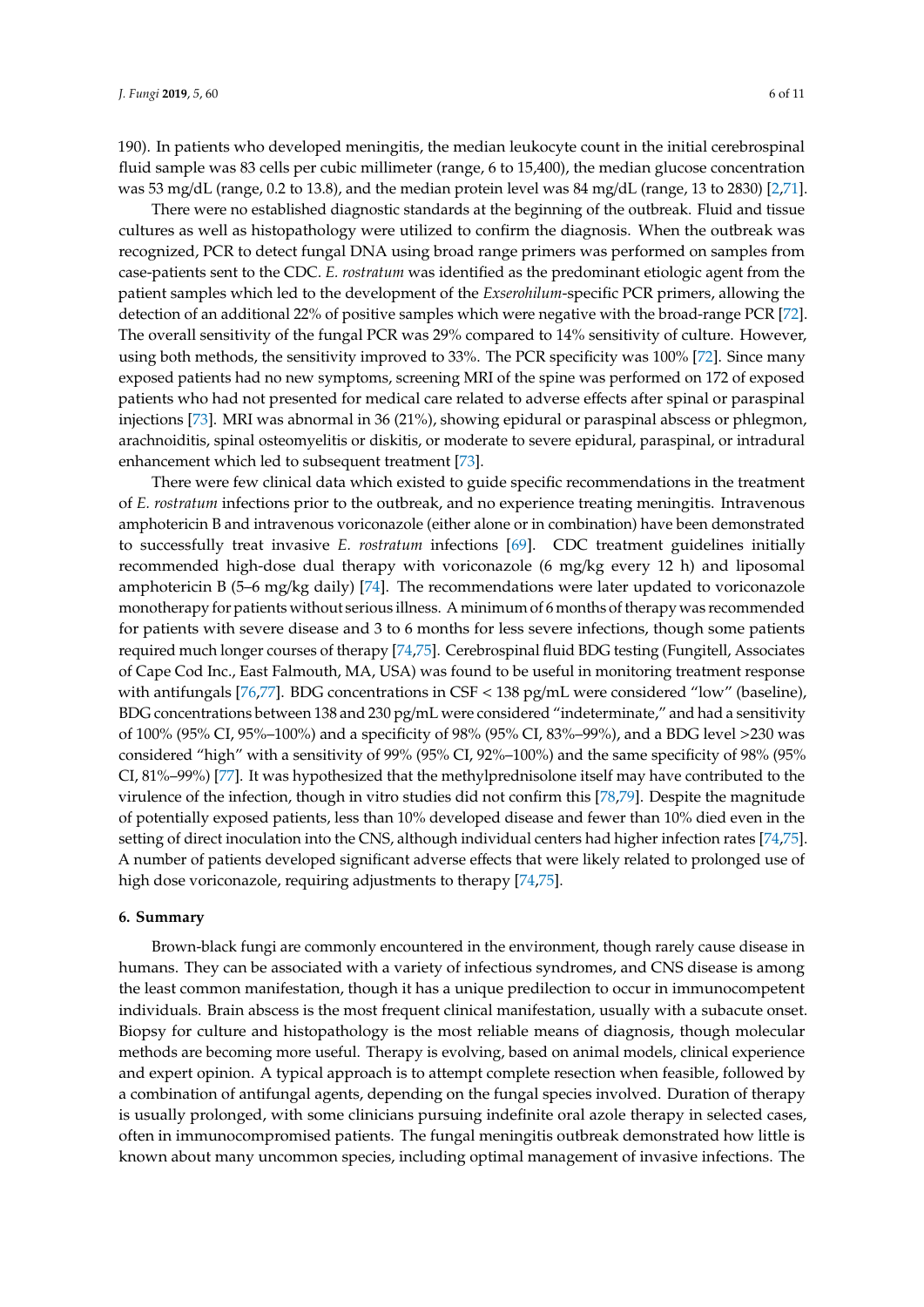attention focused on this tragedy will hopefully spur additional, much needed research into these rare but intriguing molds.

**Funding:** This research received no external funding.

**Conflicts of Interest:** J.V. has no conflicts. S.G.R. has received research funding from Astellas, Cidara.

# **References**

- <span id="page-6-0"></span>1. Revankar, S.G.; Sutton, D.A. Melanized fungi in human disease. *Clin. Microbiol. Rev.* **2010**, *23*, 884–928. [\[CrossRef\]](http://dx.doi.org/10.1128/CMR.00019-10)
- <span id="page-6-19"></span>2. Smith, R.M.; Schaefer, M.K.; Kainer, M.A.; Wise, M.; Finks, J.; Duwve, J.; Fontaine, E.; Chu, A.; Carothers, B.; Reilly, A.; et al. Fungal infections associated with contaminated methylprednisolone injections. *N. Engl. J. Med.* **2013**, *369*, 1598–1609.
- <span id="page-6-1"></span>3. Centers for Disease Control and Prevention (CDC). Exophiala infection from contaminated injectable steroids prepared by a compounding pharmacy—United States, July–November 2002. *MMWR Morb. Mortal. Wkly. Rep.* **2002**, *51*, 1109–1112.
- <span id="page-6-2"></span>4. Pilmis, B.; Puel, A.; Lortholary, O.; Lanternier, F. New clinical phenotypes of fungal infections in special hosts. *Clin. Microbiol. Infect.* **2016**, *22*, 681–687. [\[CrossRef\]](http://dx.doi.org/10.1016/j.cmi.2016.05.016)
- <span id="page-6-3"></span>5. Lionakis, M.S.; Holland, S.M. Human invasive mycoses: immunogenetics on the rise. *J. Infect. Dis.* **2015**, *211*, 1205–1207. [\[CrossRef\]](http://dx.doi.org/10.1093/infdis/jiu411)
- <span id="page-6-4"></span>6. Revankar, S.G.; Baddley, J.W.; Chen, S.C.A.; Kauffman, C.A.; Slavin, M.; Vazquez, J.A.; Seas, C.; Morris, M.I.; Nguyen, M.H.; Shoham, S.; et al. A Mycoses Study Group International Prospective Study of Phaeohyphomycosis: An Analysis of 99 Proven/Probable Cases. *Open Forum Infect. Dis.* **2017**, *4*, ofx200.
- <span id="page-6-5"></span>7. Koo, S.; Klompas, M.; Marty, F.M. *Fonsecaea monophora* cerebral phaeohyphomycosis: Case report of successful surgical excision and voriconazole treatment and review. *Med. Mycol.* **2010**, *48*, 769–774. [\[CrossRef\]](http://dx.doi.org/10.3109/13693780903471081)
- <span id="page-6-6"></span>8. Bagla, P.; Loeffelholz, M.; Blanton, L.S. Cerebral phaeohyphomycosis by *Fonsecaea monophora*: Report in a patient with AIDS and a ring enhancing lesion. *Med. Mycol Case Rep.* **2016**, *12*, 4–7. [\[CrossRef\]](http://dx.doi.org/10.1016/j.mmcr.2016.06.002)
- <span id="page-6-7"></span>9. Rinaldi, M.G. Phaeohyphomycosis. *Dermatol. Clin.* **1996**, *14*, 147–153. [\[CrossRef\]](http://dx.doi.org/10.1016/S0733-8635(05)70335-1)
- <span id="page-6-8"></span>10. Shelton, B.G.; Kirkland, K.H.; Flanders, W.D.; Morris, G.K. Profiles of airborne fungi in buildings and outdoor environments in the United States. *Appl. Environ. Microbiol.* **2002**, *68*, 1743–1753. [\[CrossRef\]](http://dx.doi.org/10.1128/AEM.68.4.1743-1753.2002)
- <span id="page-6-9"></span>11. Al-Tawfiq, J.A.; Boukhamseen, A. Cerebral phaeohyphomycosis due to *Rhinocladiella mackenziei* (formerly *Ramichloridium mackenziei*): Case presentation and literature review. *J. Infect. Public Health* **2011**, *4*, 96–102. [\[CrossRef\]](http://dx.doi.org/10.1016/j.jiph.2011.01.001)
- <span id="page-6-10"></span>12. Chosewood, L.C.; Wilson, D.E.; Centers for Disease Control (U.S.); National Institutes of Health (U.S.). *Biosafety in Microbiological and Biomedical Laboratories*; USGPO: Washington, DC, USA, 2010; ISBN 9780160850424.
- <span id="page-6-11"></span>13. Padhye, A.A.; Bennett, J.E.; McGinnis, M.R.; Sigler, L.; Fliss, A.; Salkin, I.F. Biosafety considerations in handling medically important fungi. *Med. Mycol.* **1998**, *36*, 258–265.
- <span id="page-6-12"></span>14. Saegeman, V.; Bammens, B.; De Munter, P.; Neyt, J.; Cossey, V.; Schuermans, A. How to isolate a patient with Cladophialophora bantiana infection? An opinion. *J. Hosp. Infect.* **2015**, *91*, 89–90. [\[CrossRef\]](http://dx.doi.org/10.1016/j.jhin.2015.05.005)
- <span id="page-6-13"></span>15. Jacobson, E.S. Pathogenic roles for fungal melanins. *Clin. Microbiol. Rev.* **2000**, *13*, 708–717. [\[CrossRef\]](http://dx.doi.org/10.1128/CMR.13.4.708)
- <span id="page-6-14"></span>16. Hamilton, A.J.; Gomez, B.L. Melanins in fungal pathogens. *J. Med. Microbiol.* **2002**, *51*, 189–191.
- <span id="page-6-15"></span>17. Van Duin, D.; Casadevall, A.; Nosanchuk, J.D. Melanization of *Cryptococcus neoformans* and *Histoplasma capsulatum* reduces their susceptibilities to amphotericin B and caspofungin. *Antimicrob. Agents Chemother.* **2002**, *46*, 3394–3400. [\[CrossRef\]](http://dx.doi.org/10.1128/AAC.46.11.3394-3400.2002)
- <span id="page-6-16"></span>18. Kuan, C.S.; Cham, C.Y.; Singh, G.; Yew, S.M.; Tan, Y.C.; Chong, P.S.; Toh, Y.F.; Atiya, N.; Na, S.L.; Lee, K.W.; et al. Genomic Analyses of *Cladophialophora bantiana*, a Major Cause of Cerebral Phaeohyphomycosis Provides Insight into Its Lifestyle, Virulence and Adaption in Host. *PLoS ONE* **2016**, *11*, e0161008. [\[CrossRef\]](http://dx.doi.org/10.1371/journal.pone.0161008)
- <span id="page-6-17"></span>19. Lanternier, F.; Barbati, E.; Meinzer, U.; Liu, L.; Pedergnana, V.; Migaud, M.; Héritier, S.; Chomton, M.; Frémond, M.L.; Gonzales, E.; et al. Inherited CARD9 deficiency in 2 unrelated patients with invasive *Exophiala* infection. *J. Infect. Dis.* **2015**, *211*, 1241–1250. [\[CrossRef\]](http://dx.doi.org/10.1093/infdis/jiu412)
- <span id="page-6-18"></span>20. Corvilain, E.; Casanova, J.L.; Puel, A. Inherited CARD9 Deficiency: Invasive Disease Caused by Ascomycete Fungi in Previously Healthy Children and Adults. *J. Clin. Immunol.* **2018**, *38*, 656–693. [\[CrossRef\]](http://dx.doi.org/10.1007/s10875-018-0539-2)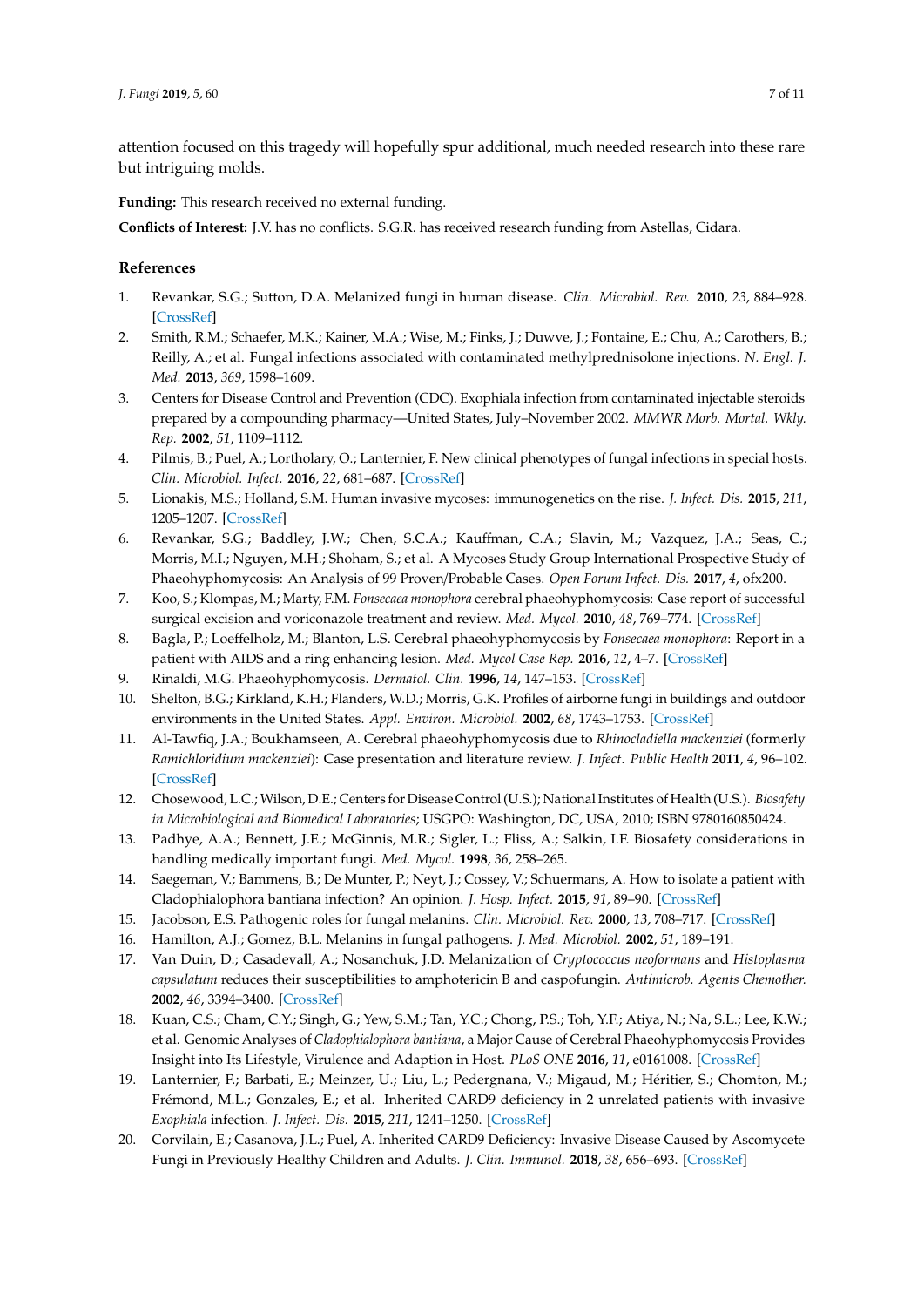- <span id="page-7-0"></span>21. Wang, X.; Zhang, R.; Wu, W.; Song, Y.; Wan, Z.; Han, W.; Li, R. Impaired Specific Antifungal Immunity in CARD9-Deficient Patients with Phaeohyphomycosis. *J. Investig. Dermatol.* **2018**, *138*, 607–617. [\[CrossRef\]](http://dx.doi.org/10.1016/j.jid.2017.10.009)
- <span id="page-7-1"></span>22. Wu, W.; Zhang, R.; Wang, X.; Song, Y.; Liu, Z.; Han, W.; Li, R. Impairment of Immune Response against Dematiaceous Fungi in Card9 Knockout Mice. *Mycopathologia* **2016**, *181*, 631–642. [\[CrossRef\]](http://dx.doi.org/10.1007/s11046-016-0029-0)
- <span id="page-7-2"></span>23. Arango-Franco, C.A.; Moncada-Vélez, M.; Beltrán, C.P.; Berrío, I.; Mogollón, C.; Restrepo, A.; Trujillo, M.; Osorio, S.D.; Castro, L.; Gómez, L.V.; et al. Early-Onset Invasive Infection Due to *Corynespora cassiicola* Associated with Compound Heterozygous CARD9 Mutations in a Colombian Patient. *J. Clin. Immunol.* **2018**, *38*, 794–803.
- <span id="page-7-3"></span>24. Buxi, T.B.; Prakash, K.; Vohra, R.; Bhatia, D. Imaging in phaeohyphomycosis of the brain: Case report. *Neuroradiology* **1996**, *38*, 139–141.
- <span id="page-7-4"></span>25. Hauck, E.F.; McGinnis, M.; Nauta, H.J. Cerebral phaeohyphomycosis mimics high-grade astrocytoma. *J. Clin. Neurosci.* **2008**, *15*, 1061–1066.
- <span id="page-7-5"></span>26. Cuétara, M.S.; Alhambra, A.; Moragues, M.D.; González-Elorza, E.; Pontón, J.; del Palacio, A. Detection of (1->3)-beta-D-glucan as an adjunct to diagnosis in a mixed population with uncommon proven invasive fungal diseases or with an unusual clinical presentation. *Clin. Vaccine Immunol.* **2009**, *16*, 423–426.
- <span id="page-7-18"></span>27. Rosow, L.; Jiang, J.X.; Deuel, T.; Lechpammer, M.; Zamani, A.A.; Milner, D.A.; Folkerth, R.; Marty, F.M.; Kesari, S. Cerebral phaeohyphomycosis caused by *Bipolaris spicifera* after heart transplantation. *Transpl. Infect. Dis.* **2011**, *13*, 419–423. [\[CrossRef\]](http://dx.doi.org/10.1111/j.1399-3062.2011.00610.x)
- <span id="page-7-6"></span>28. McCarthy, M.W.; Walsh, T.J. Molecular diagnosis of invasive mycoses of the central nervous system. *Expert Rev. Mol. Diagn.* **2017**, *17*, 129–139. [\[CrossRef\]](http://dx.doi.org/10.1080/14737159.2017.1271716)
- <span id="page-7-7"></span>29. Schoch, C.L.; Seifert, K.A.; Huhndorf, S.; Robert, V.; Spouge, J.L.; Levesque, C.A.; Chen, W.; Fungal Barcoding Consortium. Fungal Barcoding Consortium Author List Nuclear ribosomal internal transcribed spacer (ITS) region as a universal DNA barcode marker for Fungi. *Proc. Natl. Acad. Sci. USA* **2012**, *109*, 6241–6246. [\[CrossRef\]](http://dx.doi.org/10.1073/pnas.1117018109)
- <span id="page-7-8"></span>30. Didehdar, M.; Gokanian, A.; Sofian, M.; Mohammadi, S.; Mohammadi, R.; Aslani, N.; Haghani, I.; Badali, H. First fatal cerebral phaeohyphomycosis due to *Rhinocladiella mackenziei* in Iran, based on ITS rDNA. *J. Mycol. Med.* **2015**, *25*, 81–86.
- <span id="page-7-9"></span>31. Santos, D.W.; Camargo, L.F.; Gonçalves, S.S.; Ogawa, M.M.; Tomimori, J.; Enokihara, M.M.; Medina-Pestana, J.O.; Colombo, A.L. Melanized fungal infections in kidney transplant recipients: contributions to optimize clinical management. *Clin. Microbiol. Infect.* **2017**, *23*, 333.e9–333.e14. [\[CrossRef\]](http://dx.doi.org/10.1016/j.cmi.2016.12.024)
- <span id="page-7-10"></span>32. Abliz, P.; Fukushima, K.; Takizawa, K.; Nishimura, K. Identification of pathogenic dematiaceous fungi and related taxa based on large subunit ribosomal DNA D1/D2 domain sequence analysis. *FEMS Immunol. Med. Microbiol.* **2004**, *40*, 41–49. [\[CrossRef\]](http://dx.doi.org/10.1016/S0928-8244(03)00275-X)
- <span id="page-7-11"></span>33. Badali, H.; de Hoog, G.S.; Curfs-Breuker, I.; Klaassen, C.H.W.; Meis, J.F. Use of amplified fragment length polymorphism to identify 42 Cladophialophora strains related to cerebral phaeohyphomycosis with in vitro antifungal susceptibility. *J. Clin. Microbiol.* **2010**, *48*, 2350–2356. [\[CrossRef\]](http://dx.doi.org/10.1128/JCM.00653-10)
- <span id="page-7-12"></span>34. Hamzehei, H.; Yazdanparast, S.A.; Davoudi, M.M.; Khodavaisy, S.; Golehkheyli, M.; Ansari, S.; de Hoog, G.S.; Badali, H. Use of rolling circle amplification to rapidly identify species of Cladophialophora potentially causing human infection. *Mycopathologia* **2013**, *175*, 431–438. [\[CrossRef\]](http://dx.doi.org/10.1007/s11046-013-9630-7)
- <span id="page-7-13"></span>35. Angeletti, S. Matrix assisted laser desorption time of flight mass spectrometry (MALDI-TOF MS) in clinical microbiology. *J. Microbiol. Methods* **2017**, *138*, 20–29. [\[CrossRef\]](http://dx.doi.org/10.1016/j.mimet.2016.09.003)
- <span id="page-7-14"></span>36. Cassagne, C.; Normand, A.C.; L'Ollivier, C.; Ranque, S.; Piarroux, R. Performance of MALDI-TOF MS platforms for fungal identification. *Mycoses* **2016**, *59*, 678–690. [\[CrossRef\]](http://dx.doi.org/10.1111/myc.12506)
- <span id="page-7-15"></span>37. Singh, A.; Singh, P.K.; Kumar, A.; Chander, J.; Khanna, G.; Roy, P.; Meis, J.F.; Chowdhary, A. Molecular and Matrix-Assisted Laser Desorption Ionization-Time of Flight Mass Spectrometry-Based Characterization of Clinically Significant Melanized Fungi in India. *J. Clin. Microbiol.* **2017**, *55*, 1090–1103. [\[CrossRef\]](http://dx.doi.org/10.1128/JCM.02413-16)
- <span id="page-7-16"></span>38. Revankar, S.G.; Sutton, D.A.; Rinaldi, M.G. Primary central nervous system phaeohyphomycosis: A review of 101 cases. *Clin. Infect. Dis.* **2004**, *38*, 206–216. [\[CrossRef\]](http://dx.doi.org/10.1086/380635)
- <span id="page-7-17"></span>39. Chakrabarti, A.; Kaur, H.; Rudramurthy, S.M.; Appannanavar, S.B.; Patel, A.; Mukherjee, K.K.; Ghosh, A.; Ray, U. Brain abscess due to *Cladophialophora bantiana*: A review of 124 cases. *Med. Mycol.* **2016**, *54*, 111–119. [\[CrossRef\]](http://dx.doi.org/10.1093/mmy/myv091)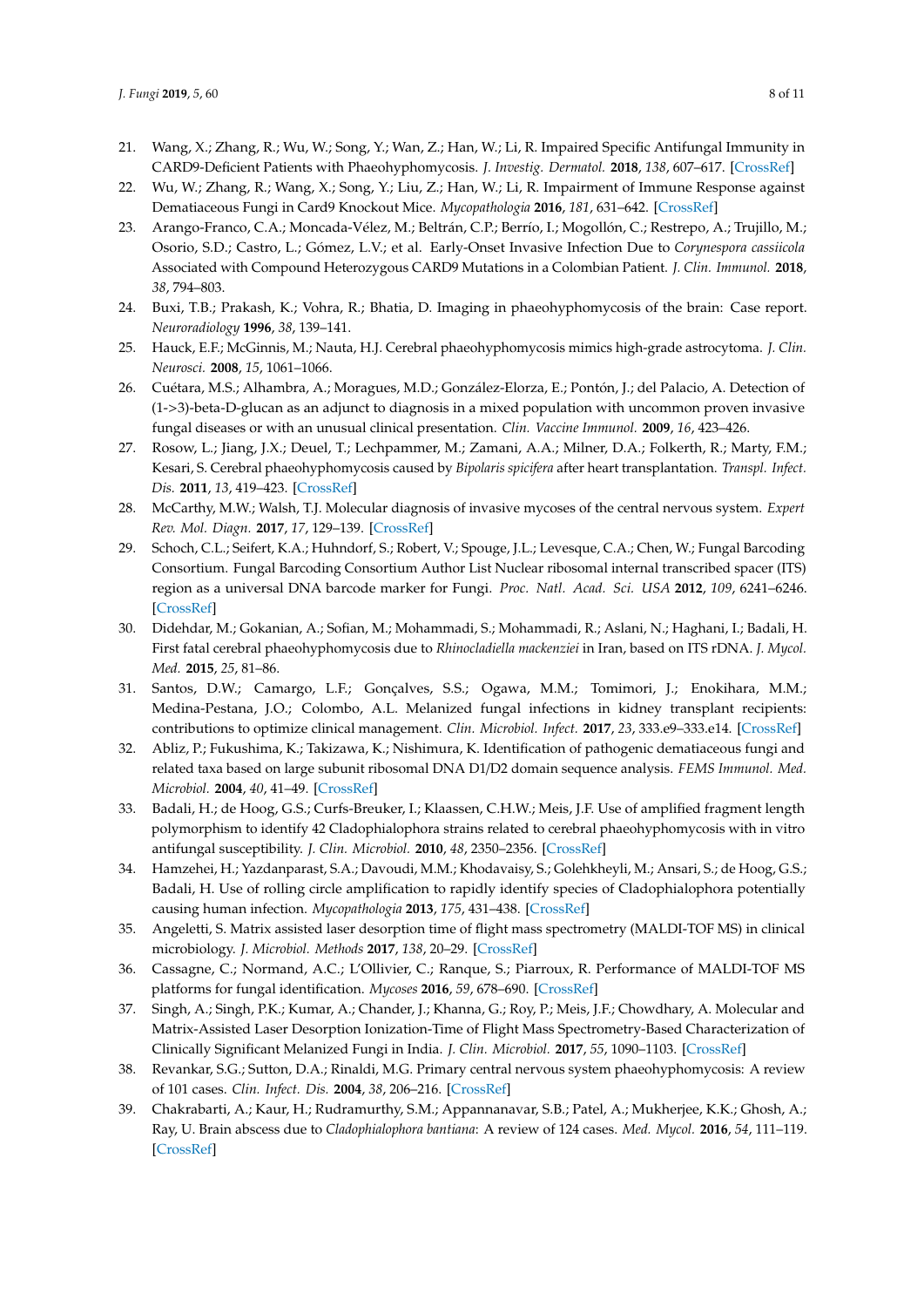- <span id="page-8-0"></span>40. Kantarcioglu, A.S.; Guarro, J.; De Hoog, S.; Apaydin, H.; Kiraz, N. An updated comprehensive systematic review of *Cladophialophora bantiana* and analysis of epidemiology, clinical characteristics, and outcome of cerebral cases. *Med. Mycol.* **2017**, *55*, 579–604.
- <span id="page-8-1"></span>41. Reynaud, Q.; Dupont, D.; Nove-Josserand, R.; Durupt, S.; Persat, F.; Ader, F.; Grenet, D.; Durieu, I. Rare and unusual presentation of Cladophialophora infection in a pulmonary transplant cystic fibrosis patient. *Transpl. Infect. Dis.* **2017**, *19*. [\[CrossRef\]](http://dx.doi.org/10.1111/tid.12789)
- <span id="page-8-2"></span>42. Shields, G.S.; Castillo, M. Myelitis caused by *Cladophialophora bantiana*. *AJR Am. J. Roentgenol.* **2002**, *179*, 278–279. [\[CrossRef\]](http://dx.doi.org/10.2214/ajr.179.1.1790278)
- <span id="page-8-3"></span>43. Angurana, S.K.; Suthar, R.; Mehta, A.; Nallasamy, K.; Garg, R.; Bal, A.; Khandelwal, N.; Singhi, P.; Singhi, S. Cerebral Phaeohyphomycosis: Fulminant Encephalitic Presentation. *Indian J. Pediatr.* **2017**, *84*, 955–956. [\[CrossRef\]](http://dx.doi.org/10.1007/s12098-017-2352-y)
- <span id="page-8-16"></span>44. Aljuboori, Z.; Hruska, R.; Yaseen, A.; Arnold, F.; Wojda, B.; Nauta, H. Fungal brain abscess caused by "Black Mold" (*Cladophialophora bantiana*)—A case report of successful treatment with an emphasis on how fungal brain abscess may be different from bacterial brain abscess. *Surg. Neurol. Int.* **2017**, *8*, 46. [\[CrossRef\]](http://dx.doi.org/10.4103/sni.sni_448_16)
- <span id="page-8-17"></span>45. Ahmad, M.; Jacobs, D.; Wu, H.H.; Wolk, D.M.; Kazmi, S.A.J.; Jaramillo, C.; Toms, S.A. Cladophialophora Bantiana: A Rare Intracerebral Fungal Abscess-Case Series and Review of Literature. *Surg. J.* **2017**, *3*, e62–e68. [\[CrossRef\]](http://dx.doi.org/10.1055/s-0037-1598248)
- <span id="page-8-4"></span>46. Borkar, S.A.; Sharma, M.S.; Rajpal, G.; Jain, M.; Xess, I.; Sharma, B.S. Brain abscess caused by *Cladophialophora bantiana* in an immunocompetent host: need for a novel cost-effective antifungal agent. *Indian J. Med. Microbiol.* **2008**, *26*, 271–274. [\[CrossRef\]](http://dx.doi.org/10.4103/0255-0857.42050)
- <span id="page-8-5"></span>47. Alhabib, K.F.; Bryce, E.A. *Xylohypha bantiana* multiple brain abscesses in a patient with systemic lupus erythematosus. *Can. J. Infect. Dis.* **2003**, *14*, 119–120. [\[CrossRef\]](http://dx.doi.org/10.1155/2003/643425)
- 48. Emmens, R.K.; Richardson, D.; Thomas, W.; Hunter, S.; Hennigar, R.A.; Wingard, J.R.; Nolte, F.S. Necrotizing cerebritis in an allogeneic bone marrow transplant recipient due to *Cladophialophora bantiana*. *J. Clin. Microbiol.* **1996**, *34*, 1330–1332.
- <span id="page-8-6"></span>49. Hemmaway, C.; Laverse, E.; Nicholas, M.; Nagy, Z. Cerebellar *Cladophialophora bantiana* infection in a patient with marginal zone lymphoma treated with immunochemotherapy including rituximab. *Br. J. Haematol.* **2011**, *154*, 423. [\[CrossRef\]](http://dx.doi.org/10.1111/j.1365-2141.2011.08673.x)
- <span id="page-8-7"></span>50. Biggs, P.J.; Allen, R.L.; Powers, J.M.; Holley, H.P. Phaeohyphomycosis complicating compound skull fracture. *Surg. Neurol.* **1986**, *25*, 393–396. [\[CrossRef\]](http://dx.doi.org/10.1016/0090-3019(86)90216-8)
- 51. Carter, E.; Boudreaux, C. Fatal cerebral phaeohyphomycosis due to *Curvularia lunata* in an immunocompetent patient. *J. Clin. Microbiol.* **2004**, *42*, 5419–5423. [\[CrossRef\]](http://dx.doi.org/10.1128/JCM.42.11.5419-5423.2004)
- <span id="page-8-8"></span>52. Gadgil, N.; Kupferman, M.; Smitherman, S.; Fuller, G.N.; Rao, G. Curvularia brain abscess. *J. Clin. Neurosci.* **2013**, *20*, 173–175. [\[CrossRef\]](http://dx.doi.org/10.1016/j.jocn.2012.05.012) [\[PubMed\]](http://www.ncbi.nlm.nih.gov/pubmed/22989791)
- <span id="page-8-9"></span>53. Hironaga, M.; Watanabe, S. Cerebral phaeohyphomycosis caused by *Cladosporium bantianum*: A case in a female who had cutaneous alternariosis in her childhood. *Sabouraudia* **1980**, *18*, 229–235. [\[CrossRef\]](http://dx.doi.org/10.1080/00362178085380371) [\[PubMed\]](http://www.ncbi.nlm.nih.gov/pubmed/7434133)
- <span id="page-8-10"></span>54. Espinel-Ingroff, A.; Boyle, K.; Sheehan, D.J. In vitro antifungal activities of voriconazole and reference agents as determined by NCCLS methods: review of the literature. *Mycopathologia* **2001**, *150*, 101–115. [\[CrossRef\]](http://dx.doi.org/10.1023/A:1010954803886) [\[PubMed\]](http://www.ncbi.nlm.nih.gov/pubmed/11469757)
- <span id="page-8-11"></span>55. Revankar, S.G. Therapy of infections caused by dematiaceous fungi. *Expert Rev. Anti. Infect. Ther.* **2005**, *3*, 601–612. [\[CrossRef\]](http://dx.doi.org/10.1586/14787210.3.4.601) [\[PubMed\]](http://www.ncbi.nlm.nih.gov/pubmed/16107199)
- <span id="page-8-12"></span>56. Espinel-Ingroff, A. Comparison of In vitro activities of the new triazole SCH56592 and the echinocandins MK-0991 (L-743,872) and LY303366 against opportunistic filamentous and dimorphic fungi and yeasts. *J. Clin. Microbiol.* **1998**, *36*, 2950–2956. [\[PubMed\]](http://www.ncbi.nlm.nih.gov/pubmed/9738049)
- <span id="page-8-13"></span>57. Ray, U.; Dutta, S.; Chakravarty, C. A CLADOPHIALOPHORA BRAIN ABSCESS IN A RENAL TRANSPLANT RECIPIENT. *Southeast. Asian J. Trop. Med. Public Health* **2016**, *47*, 1026–1031. [\[PubMed\]](http://www.ncbi.nlm.nih.gov/pubmed/29620810)
- <span id="page-8-14"></span>58. Cristini, A.; Garcia-Hermoso, D.; Celard, M.; Albrand, G.; Lortholary, O. Cerebral phaeohyphomycosis caused by *Rhinocladiella mackenziei* in a woman native to Afghanistan. *J. Clin. Microbiol.* **2010**, *48*, 3451–3454. [\[CrossRef\]](http://dx.doi.org/10.1128/JCM.00924-10)
- <span id="page-8-15"></span>59. Al-Abdely, H.M.; Alkhunaizi, A.M.; Al-Tawfiq, J.A.; Hassounah, M.; Rinaldi, M.G.; Sutton, D.A. Successful therapy of cerebral phaeohyphomycosis due to *Ramichloridium mackenziei* with the new triazole posaconazole. *Med. Mycol.* **2005**, *43*, 91–95. [\[CrossRef\]](http://dx.doi.org/10.1080/13693780400011104) [\[PubMed\]](http://www.ncbi.nlm.nih.gov/pubmed/15712614)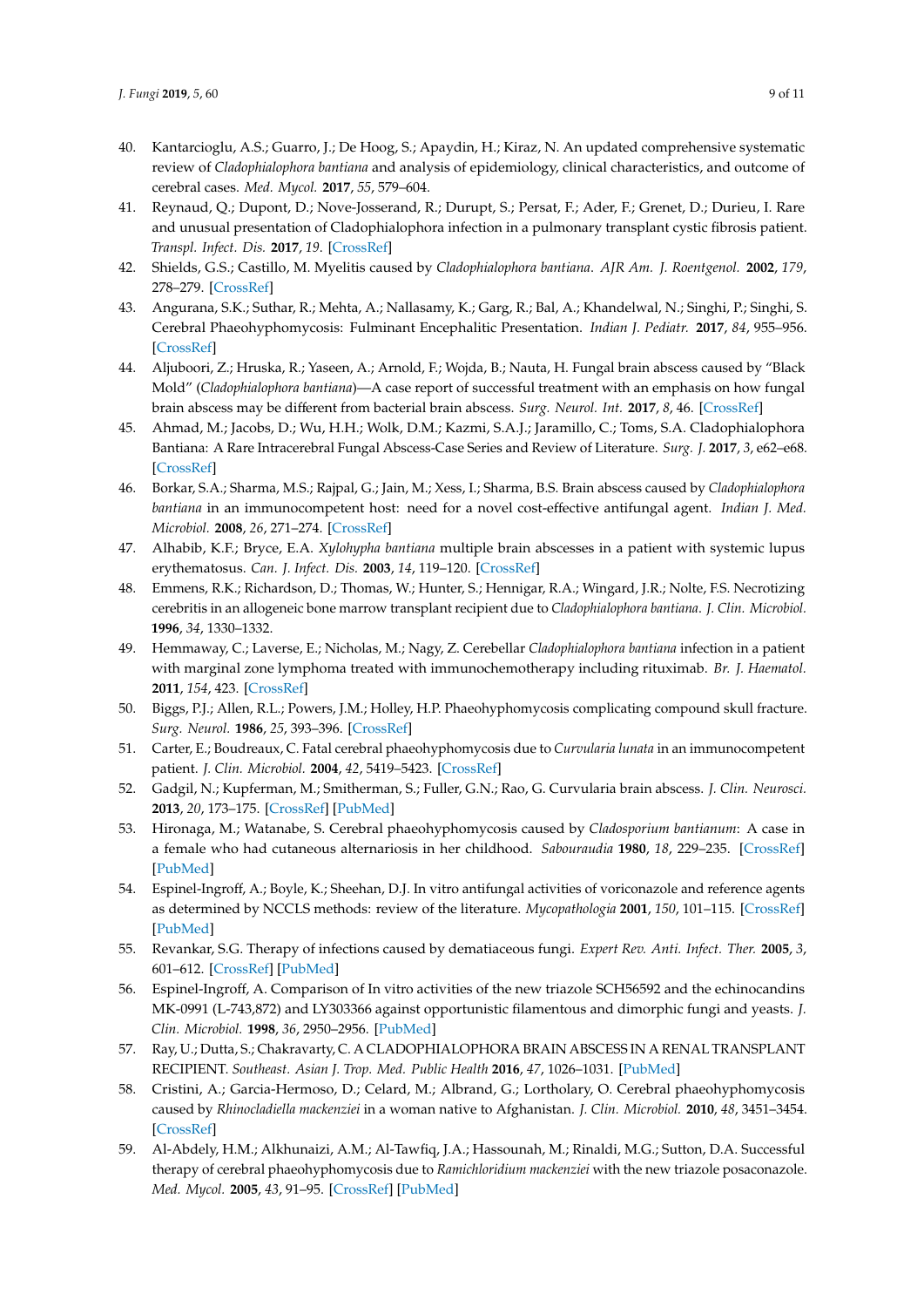- <span id="page-9-0"></span>60. Dixon, D.M.; Polak, A. In vitro and in vivo drug studies with three agents of central nervous system phaeohyphomycosis. *Chemotherapy* **1987**, *33*, 129–140. [\[CrossRef\]](http://dx.doi.org/10.1159/000238485)
- <span id="page-9-1"></span>61. Mariné, M.; Pastor, F.J.; Guarro, J. Combined antifungal therapy in a murine model of disseminated infection by *Cladophialophora bantiana*. *Med. Mycol.* **2009**, *47*, 45–49. [\[CrossRef\]](http://dx.doi.org/10.1080/13693780802526840)
- 62. Graybill, J.R.; Najvar, L.K.; Johnson, E.; Bocanegra, R.; Loebenberg, D. Posaconazole therapy of disseminated phaeohyphomycosis in a murine model. *Antimicrob. Agents Chemother.* **2004**, *48*, 2288–2291. [\[CrossRef\]](http://dx.doi.org/10.1128/AAC.48.6.2288-2291.2004) [\[PubMed\]](http://www.ncbi.nlm.nih.gov/pubmed/15155236)
- 63. Rivard, R.G.; McCall, S.; Griffith, M.E.; Hawley, J.S.; Ressner, R.A.; Borra, H.; Moon, J.E.; Beckius, M.L.; Murray, C.K.; Hospenthal, D.R. Efficacy of caspofungin and posaconazole in a murine model of disseminated Exophiala infection. *Med. Mycol.* **2007**, *45*, 685–689. [\[CrossRef\]](http://dx.doi.org/10.1080/13693780701390157) [\[PubMed\]](http://www.ncbi.nlm.nih.gov/pubmed/17885951)
- <span id="page-9-2"></span>64. Al-Abdely, H.M.; Najvar, L.K.; Bocanegra, R.; Graybill, J.R. Antifungal therapy of experimental cerebral phaeohyphomycosis due to *Cladophialophora bantiana*. *Antimicrob. Agents Chemother.* **2005**, *49*, 1701–1707. [\[CrossRef\]](http://dx.doi.org/10.1128/AAC.49.5.1701-1707.2005) [\[PubMed\]](http://www.ncbi.nlm.nih.gov/pubmed/15855484)
- <span id="page-9-3"></span>65. Chowdhary, A.; Meis, J.F.; Guarro, J.; de Hoog, G.S.; Kathuria, S.; Arendrup, M.C.; Arikan-Akdagli, S.; Akova, M.; Boekhout, T.; Caira, M.; et al. ESCMID and ECMM joint clinical guidelines for the diagnosis and management of systemic phaeohyphomycosis: diseases caused by black fungi. *Clin. Microbiol. Infect.* **2014**, *20*, 47–75. [\[CrossRef\]](http://dx.doi.org/10.1111/1469-0691.12515) [\[PubMed\]](http://www.ncbi.nlm.nih.gov/pubmed/24483780)
- <span id="page-9-4"></span>66. Delfino, D.; De Hoog, S.; Polonelli, L.; Benecchi, M.; Fanti, F.; Galatioto, S.; Manti, G.; Cusumano, V. Survival of a neglected case of brain abscess caused by *Cladophialophora bantiana*. *Med. Mycol.* **2006**, *44*, 651–654. [\[CrossRef\]](http://dx.doi.org/10.1080/13693780600637690) [\[PubMed\]](http://www.ncbi.nlm.nih.gov/pubmed/17071560)
- <span id="page-9-5"></span>67. Ho, J.; Fowler, P.; Heidari, A.; Johnson, R.H. Intrathecal Amphotericin B: A 60-Year Experience in Treating Coccidioidal Meningitis. *Clin. Infect. Dis.* **2017**, *64*, 519–524.
- <span id="page-9-6"></span>68. Kantarcioglu, A.S.; Guarro, J.; de Hoog, G.S.; Apaydin, H.; Kiraz, N.; Balkan, I.I.; Ozaras, R. A case of central nervous system infection due to *Cladophialophora bantiana*. *Rev. Iberoam. Micol.* **2016**, *33*, 237–241. [\[CrossRef\]](http://dx.doi.org/10.1016/j.riam.2016.01.004) [\[PubMed\]](http://www.ncbi.nlm.nih.gov/pubmed/27453395)
- <span id="page-9-7"></span>69. Adler, A.; Yaniv, I.; Samra, Z.; Yacobovich, J.; Fisher, S.; Avrahami, G.; Levy, I. Exserohilum: An emerging human pathogen. *Eur. J. Clin. Microbiol. Infect. Dis.* **2006**, *25*, 247–253. [\[CrossRef\]](http://dx.doi.org/10.1007/s10096-006-0093-3)
- <span id="page-9-8"></span>70. McGinnis, M.R.; Rinaldi, M.G.; Winn, R.E. Emerging agents of phaeohyphomycosis: pathogenic species of Bipolaris and Exserohilum. *J. Clin. Microbiol.* **1986**, *24*, 250–259.
- <span id="page-9-9"></span>71. Abbas, K.M.; Dorratoltaj, N.; O'Dell, M.L.; Bordwine, P.; Kerkering, T.M.; Redican, K.J. Clinical Response, Outbreak Investigation, and Epidemiology of the Fungal Meningitis Epidemic in the United States: Systematic Review. *Disaster Med. Public Health Prep.* **2016**, *10*, 145–151. [\[CrossRef\]](http://dx.doi.org/10.1017/dmp.2015.137)
- <span id="page-9-10"></span>72. Gade, L.; Scheel, C.M.; Pham, C.D.; Lindsley, M.D.; Iqbal, N.; Cleveland, A.A.; Whitney, A.M.; Lockhart, S.R.; Brandt, M.E.; Litvintseva, A.P. Detection of fungal DNA in human body fluids and tissues during a multistate outbreak of fungal meningitis and other infections. *Eukaryot. Cell* **2013**, *12*, 677–683. [\[CrossRef\]](http://dx.doi.org/10.1128/EC.00046-13) [\[PubMed\]](http://www.ncbi.nlm.nih.gov/pubmed/23457192)
- <span id="page-9-11"></span>73. Malani, A.N.; Vandenberg, D.M.; Singal, B.; Kasotakis, M.; Koch, S.; Moudgal, V.; Jagarlamudi, R.; Neelakanta, A.; Otto, M.H.; Halasyamani, L.; et al. Magnetic resonance imaging screening to identify spinal and paraspinal infections associated with injections of contaminated methylprednisolone acetate. *JAMA* **2013**, *309*, 2465–2472. [\[CrossRef\]](http://dx.doi.org/10.1001/jama.2013.6293) [\[PubMed\]](http://www.ncbi.nlm.nih.gov/pubmed/23780459)
- <span id="page-9-12"></span>74. Pappas, P.G. Lessons learned in the multistate fungal infection outbreak in the United States. *Curr. Opin. Infect. Dis.* **2013**, *26*, 545–550. [\[CrossRef\]](http://dx.doi.org/10.1097/QCO.0000000000000013) [\[PubMed\]](http://www.ncbi.nlm.nih.gov/pubmed/24152763)
- <span id="page-9-13"></span>75. Moudgal, V.; Singal, B.; Kauffman, C.A.; Brodkey, J.A.; Malani, A.N.; Olmsted, R.N.; Kasotakis, M.J.; Koch, S.R.; Kaakaji, R.; Nyaku, M.; et al. Spinal and paraspinal fungal infections associated with contaminated methylprednisolone injections. *Open Forum Infect. Dis.* **2014**, *1*, ofu022. [\[CrossRef\]](http://dx.doi.org/10.1093/ofid/ofu022)
- <span id="page-9-14"></span>76. Malani, A.N.; Singal, B.; Wheat, L.J.; Al Sous, O.; Summons, T.A.; Durkin, M.M.; Pettit, A.C. (1,3)-β-d-glucan in cerebrospinal fluid for diagnosis of fungal meningitis associated with contaminated methylprednisolone injections. *J. Clin. Microbiol.* **2015**, *53*, 799–803. [\[CrossRef\]](http://dx.doi.org/10.1128/JCM.02952-14) [\[PubMed\]](http://www.ncbi.nlm.nih.gov/pubmed/25540391)
- <span id="page-9-15"></span>77. Litvintseva, A.P.; Lindsley, M.D.; Gade, L.; Smith, R.; Chiller, T.; Lyons, J.L.; Thakur, K.T.; Zhang, S.X.; Grgurich, D.E.; Kerkering, T.M.; et al. Utility of (1-3)-β-D-glucan testing for diagnostics and monitoring response to treatment during the multistate outbreak of fungal meningitis and other infections. *Clin. Infect. Dis.* **2014**, *58*, 622–630. [\[CrossRef\]](http://dx.doi.org/10.1093/cid/cit808) [\[PubMed\]](http://www.ncbi.nlm.nih.gov/pubmed/24336827)